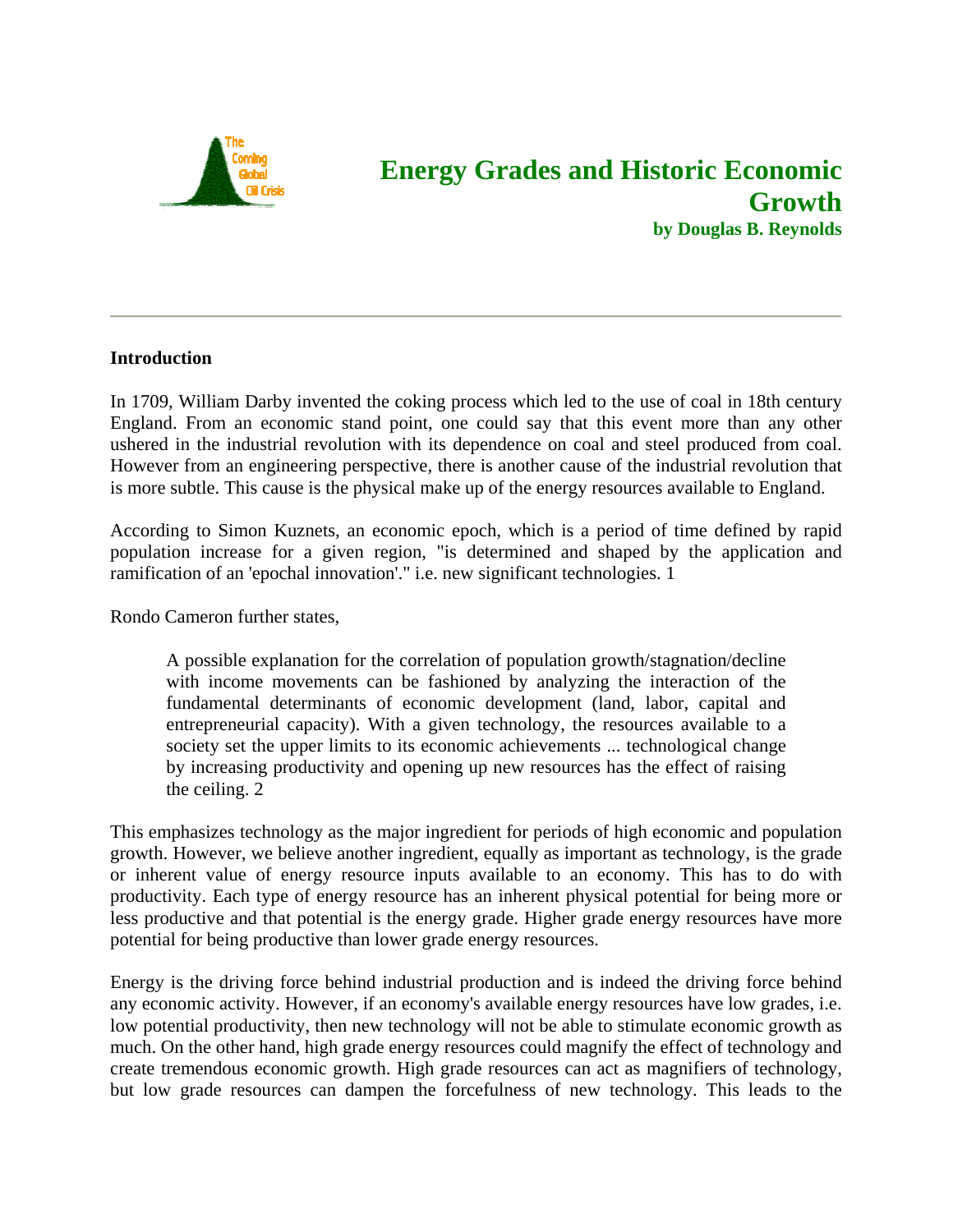conclusion that it is important to emphasize the role of the inherent nature of resources in economic growth more fully.

To see better how this very subtle idea is a not so subtle cause of the industrial revolution, and possibly other economic epochs, we must look at some simple physics of energy resource characteristics. We believe that the most important resources for economic achievements are energy resources, therefore, we look at ways to compare energy resources.

#### **The Energy Resource Characteristic Grade**

In order to understand why some energy resources are better than others, we need a way to compare them. One way to compare energy resources is the energy grade concept defined here. This concept identifies the physical characteristics of competing energy resources that allow the economy to more cheaply extract services from each BTU 3 of energy. There are four grades.

- 1. Weight Grade (BTU / lb.)
- 2. Volume Grade (BTU / cubic foot)
- 3. Area Grade (BTU / acre)
- 4. State Grade (Liquid, Gas, Solid, Field)

Consider these grades in detail:

#### **1.** Weight Grade The weight grade determines how much energy there is per pound of energy resource. For example, coal has about 12.7 thousand BTU/lb, natural gas about 10 thousand BTU/lb, oil about 19.3 thousand BTU/lb, and an electric battery typically has 100 BTU/lb. Electric batteries then are very heavy compared to their energy output which is why electric cars do not have very good driving ranges.

The weight grade determines energy performance. Usually, transportation devices must carry their fuel source along with them during use. The lighter is the weight of the fuel they use, the less energy they require to carry that fuel around which is why consumers and producers will be willing to pay a premium for higher weight grade energy resources.

## **2. Constant Constant Constant Constant Constant Constant Constant Constant Constant Constant Constant Constant Constant Constant Constant Constant Constant Constant Constant Constant Constant Constant Constant Constant**

The volume grade determines how much energy there is per unit of volume of the energy resource. Natural gas is very bulky at about one thousand BTU/cubic foot at standard atmosphere and pressure, and 177 thousand BTU/cubic foot at 3000 psi. Oil, though, has about one million BTU/cubic foot. The volume grade is important again, because it determines performance for certain energy uses. For example, if we had to use natural gas in place of oil for cars, the volume of the fuel tank would have to be much bigger and thus much heavier, or if it was the same size, then refueling would need to be done more often.

A low volume grade energy resource is also difficult to transport. For example, a low volume grade resource like natural gas can be many times as expensive to obtain from an over seas source, such as the Middle East, than from the North American continent due to storage expense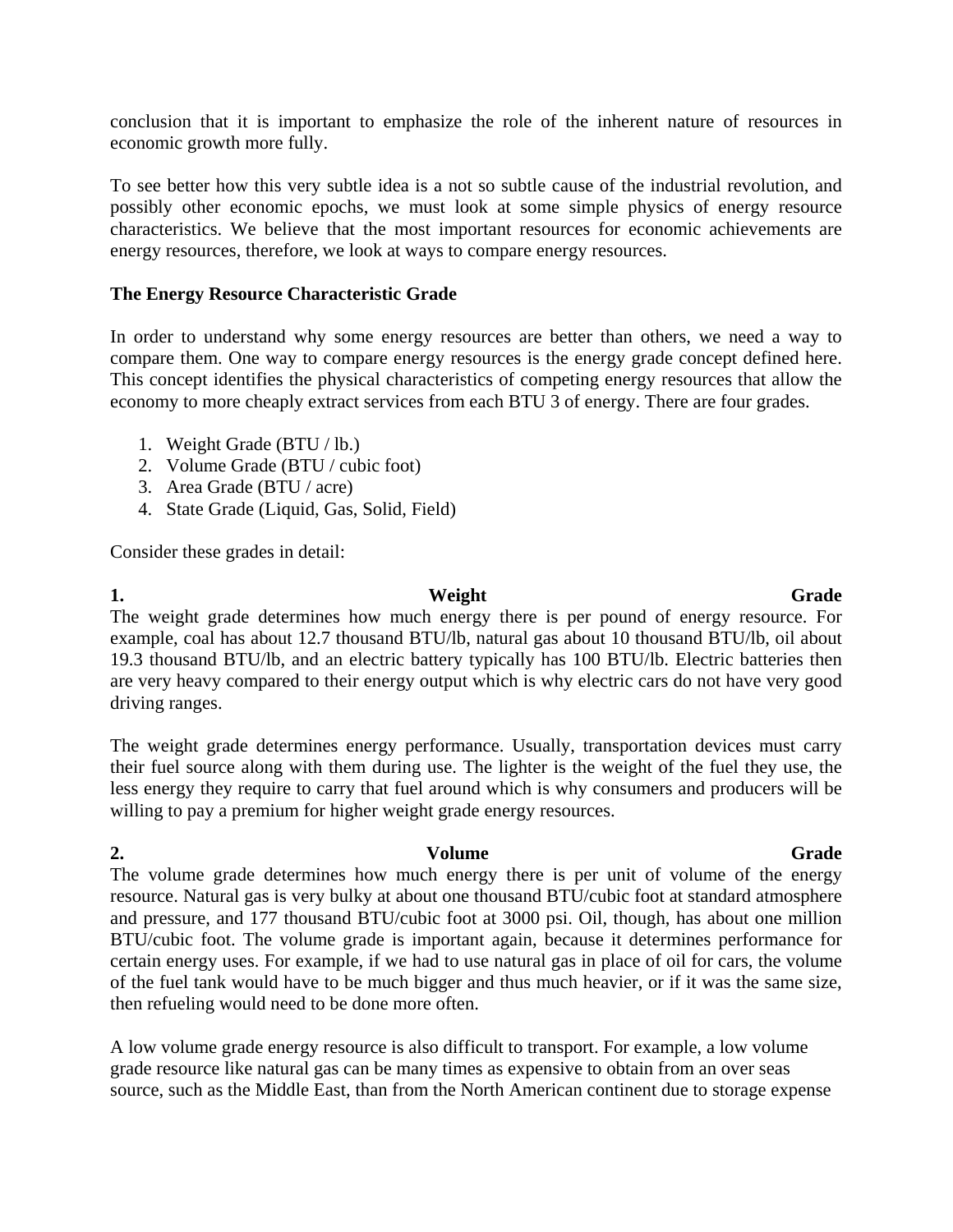during transportation. So here again consumers and producers will be willing to pay a premium for higher volume grade energy resources.

### **3. Area Grade**

The area grade determines how much energy there is per area of occurrence of the energy resource in its original state, i.e. how much energy per acre. For example, the area grade of wood is roughly 1 to 5 Billion BTU/acre because wood is spread out in forests over many acres. Its original energy state, then, is much more spread out. The area grade for oil is usually tens or hundreds of billions of BTU/acre, as it is found in thick under ground reservoirs in a high volume grade state.

The area grade determines how much service including cost savings the economy can extract from a given energy resource. If the energy content of the resource is spread out, then it costs more to obtain the energy, because a firm has to use highly mobile extraction capital, which must be smaller and so cannot enjoy increasing returns to scale. If the energy is concentrated, then it costs less to obtain because a firm can use larger scale immobile capital that can capture increasing returns to scale. Therefore, energy producers will be willing to pay an extra premium for higher area grade energy resources.

### **4. State Grade**

The state grade defines what form or state the energy resource occurs in. The four major state grades are the following:

- 1. Liquid
- 2. Gas
- 3. Solid
- 4. Field

### **1. Liquid**

The liquid state grade is simply where the energy resource occurs in a liquid form at standard atmosphere and pressure, such as oil does. This state is the highest state grade, because energy resources that are liquids are easier to transport and use than any other energy state. For example, a machine can use less moving parts to inject, burn and remove a liquid in a burning chamber, such as a piston cylinder, than it can a solid. Less moving parts usually means less costs. Also one can more easily transport and store a liquid, than a solid or a gas, since a producer can carry a liquid in un-pressurized containers or pump it through pipes. This makes liquids cheaper to use than energy resources that occur in other states.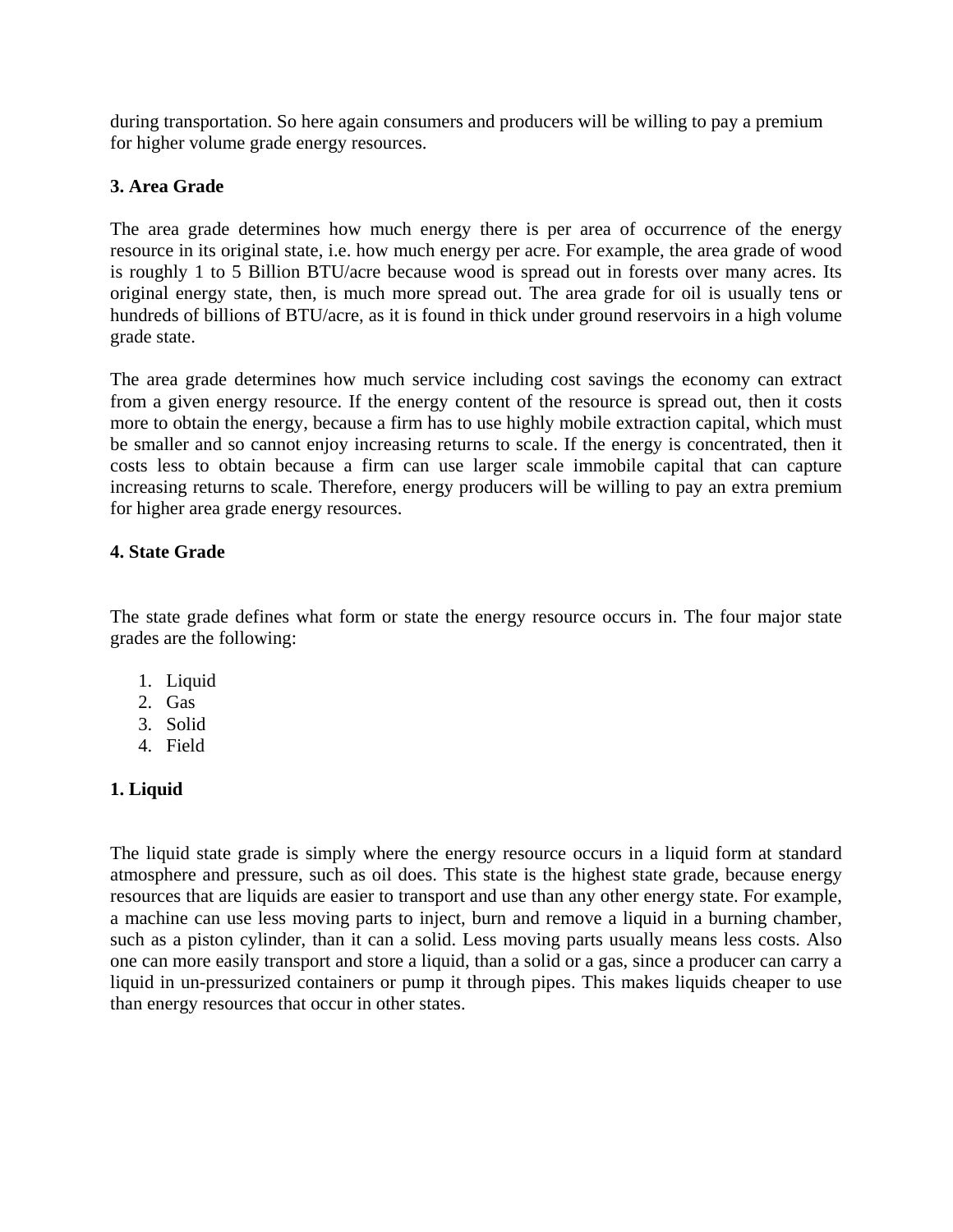#### **2. Gas**

Gas at standard atmosphere and pressure is the next highest state grade. A gas is more difficult to transport and use than a liquid, because it by nature must have a lower volume grade and must be kept under pressure. However it is still fairly easy to use. A machine can inject gas into a burning chamber just like a liquid.

#### **3. Solid**

A solid energy resource is the third highest state grade. It is simply an energy resource in solid form at standard atmosphere and pressure such as coal or wood. Solid fuels are more difficult and thus more costly to use, because in order to burn them, complicated mechanisms must continually place them in a burning chamber and remove the ashes once they are burned. A machine cannot pump the fuel into place but must mechanically move it. This makes solid fuels more costly to use per BTU than liquid or gas fuels in many energy uses.

#### **4. Field**

A field energy resource includes such phenomena as radiation fields, like solar and nuclear power, and pressure fields, like wind energy and hydro power and are the least useful state grade.

The main problem with fields is that they are difficult to store. For example, one of the biggest problems with solar energy is storing the day time heat energy for night time use. The only field that does not have this problem is nuclear fields, but they are difficult to contain from creating environmental hazards.

There are four different physical manifestations of the field state grade:

- 1. Pressure
- 2. Electric
- 3. Magnetic
- 4. Radiative

#### **1. Pressure**

The pressure field is where there is a difference in pressure. An example of such a field is like the wind pushing a wind mill. The wind creates a pressure differential that in turn pushes the arms of the mill. Another such field occurs with hydro power. Firms often use pressure fields to make electricity.

#### **2. Electric and**

#### **3. Magnetic**

Electric and magnetic fields are most often used in energy conversion processes only after another energy resource is used. Therefore, they are not sources of energy.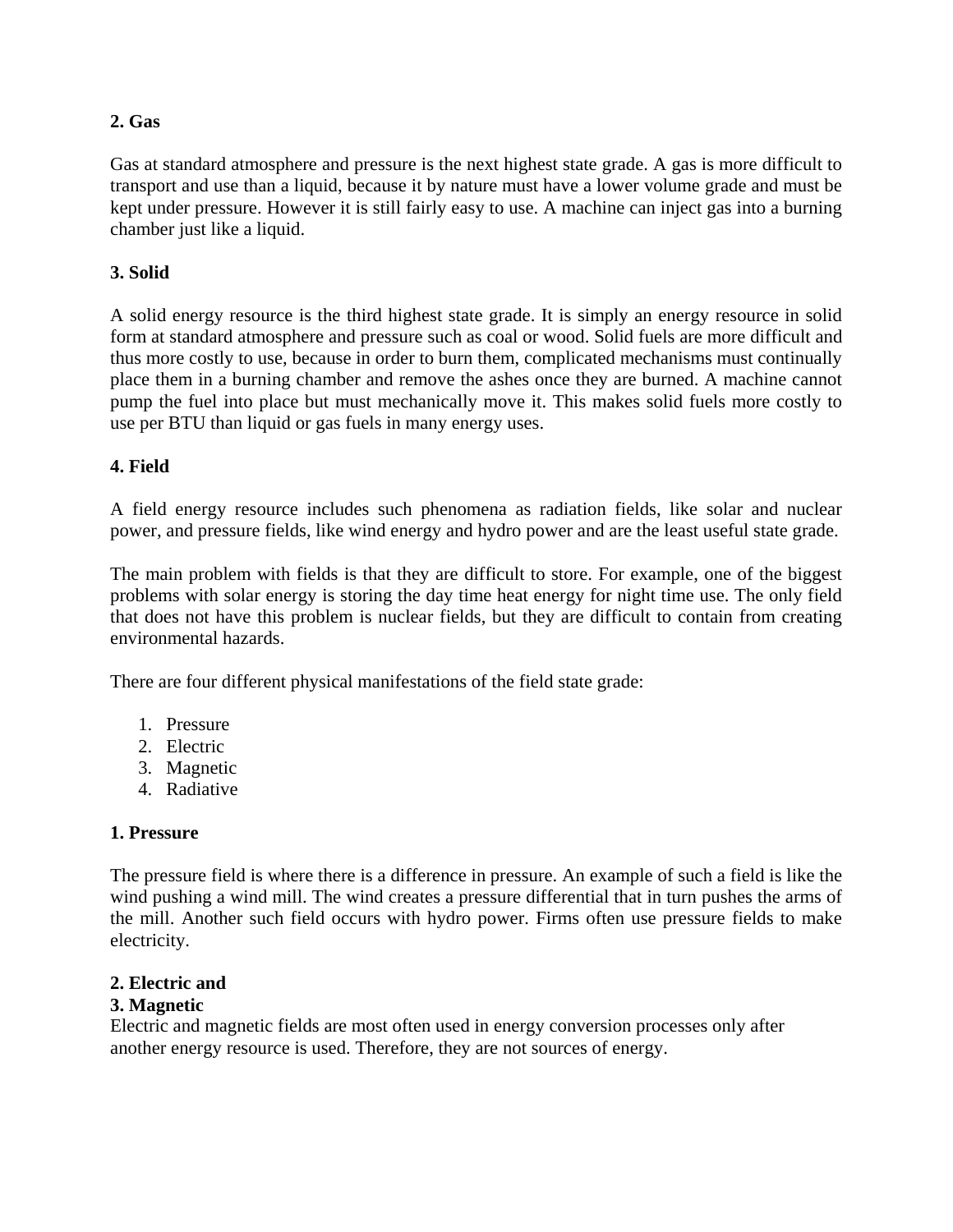#### **4. Radiative**

A radiative field is like solar energy. The sun's light radiates on the Earth. That radiative energy in turn creates heat or even electricity. All nuclear power too is a field type characteristic grade, since nuclear fuels, like Uranium, radiate alpha, beta or gama particles.

#### **Energy Resources and The History of Economic Growth**

In Table 1 and figures 1, 2, 3 and 4, there is listed and shown many energy resources and their characteristic grade values. These show how the different energy resources compare with each other. Note that oil is one of the most valuable energy resource since it leads the other resources in most categories.

| <b>Energy</b><br><b>Resource</b>   | Weight<br>Grade<br>(MJ/Kg) | <b>Volume Grade</b><br>$(MJ/M^3)$        | <b>Area Grade</b><br>(MJ/Hectare)                  | <b>State Grade</b>                          |
|------------------------------------|----------------------------|------------------------------------------|----------------------------------------------------|---------------------------------------------|
| Oil                                | 44                         | 35,000                                   | 25 - 2,500 Million                                 | Liquid                                      |
| <b>Natural Gas</b>                 | 53                         | 35 at std 6,000<br>at 20.7 MPa           | 25 - 2,500 Million                                 | Gas                                         |
| Coal                               | $18 - 29$                  | $23,000 - 35,000$                        | 25 - 2,500 Million                                 | Solid                                       |
| <b>Oil Shale</b>                   | up to $4.4$                | 7,000                                    | 25 - 2,500 Million                                 | Solid                                       |
| <b>Uranium</b>                     | N/A, field                 | N/A, field                               | <b>Trillions</b>                                   | Field                                       |
| <b>Wood</b>                        | 18 dry                     | 9,000                                    | 1 - 12 Million                                     | Solid                                       |
| <b>Ethanol</b>                     | 25.5                       | 20,000                                   | Made from grain                                    | Liquid                                      |
| <b>Methanol</b>                    | 19                         | 15,000                                   | Made from Natural gas                              | Liquid                                      |
| Hydrogen                           | 141                        | 12 at std, 4,000<br>when super<br>cooled | Made from natural gas,<br>oil, coal or electricity | Gas, Liquid (at super<br>cool temperatures) |
| <b>Solar Energy</b>                | $N/A$ , field              | N/A, field                               | $2,500 - 25,000$ every<br>hour                     | Field                                       |
| Grain                              | 15.5 dry                   | 7,000                                    | $7,500 - 100,000$ every<br>year                    | Solid                                       |
| <b>Wild Game</b>                   | 15.5                       | 12,500                                   | up to 750 every year                               | Solid                                       |
| <b>Wild</b><br><b>Berries/Nuts</b> | up to $15.5$               | 350 - 14,000                             | up to 7,500 every year                             | Solid                                       |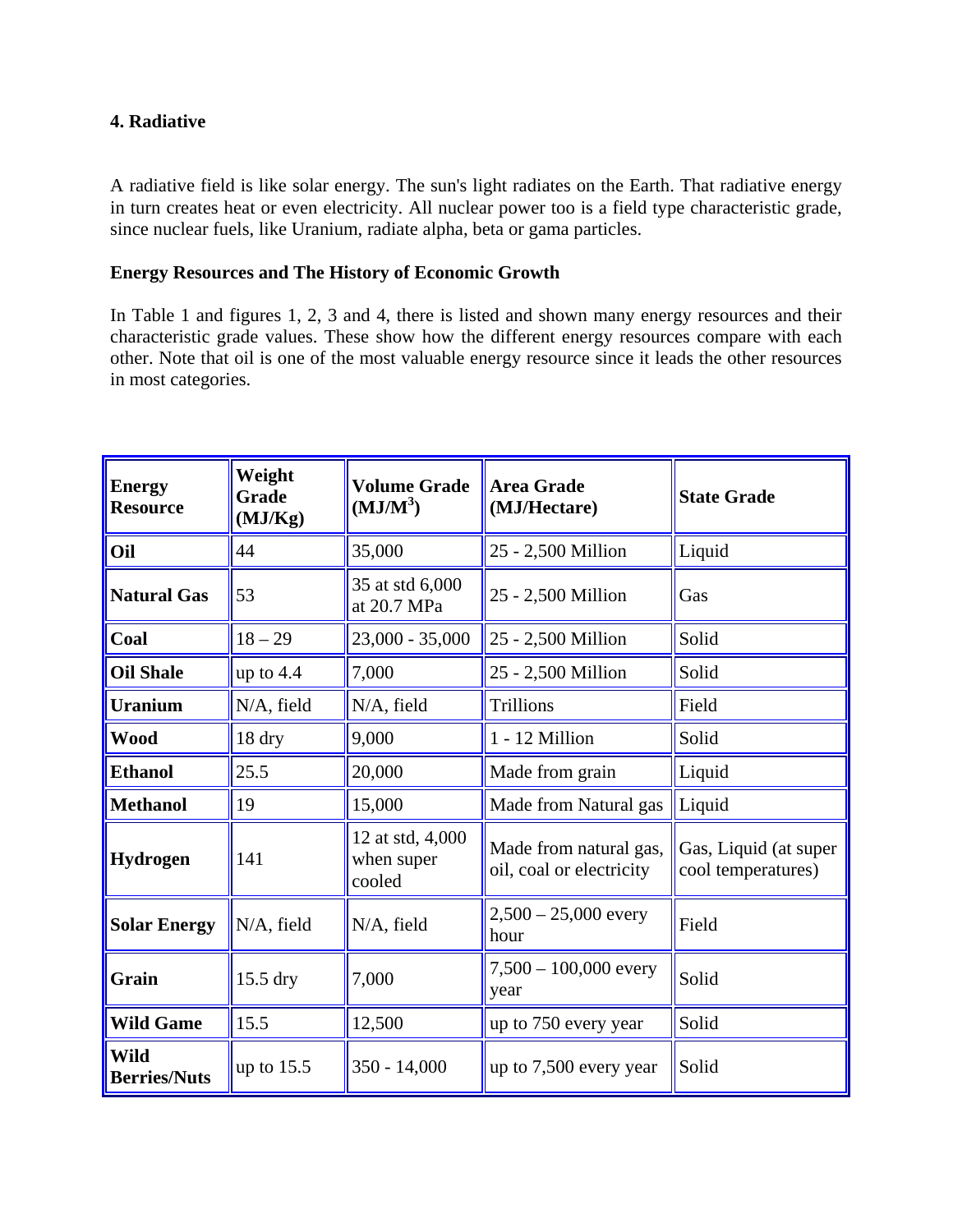This comparison gives us a new way to analyze economic history. Many of the greatest economic epochs in history seem to occur at the point in time when the economy starts to use a high grade energy resource. Examples are ancient man's switch from hunting to farming, which created the great ancient civilizations of Egypt and Mesopotamia; England's switch from wood to coal in the 18th century, which helped to create the industrial revolution; and the U.S.'s switch from coal to oil in the 20th century, which created the modern mobility revolution, also identified by some historians as the second industrial revolution 4. All of these were changes to higher grade resources.

Consider figures 1 - 4 in these terms. In figures 5 - 8 are shown the same grade characteristics of figure 1 - 4 only this time organized chronologically by when humans used the resource. From these grades, we can infer that as humans have advanced over time, they have used higher grade energy resources. We believe that one of the causes of human economic development is the fact that humans used higher grade energy resources which created lower costs for production. Furthermore, we believe that much of economic growth is not due to better technology alone, but rather due to a combination of technology and higher grade resources.

It can be said that technology was the reason for the use of higher grade resources, and thus it is technology that is the only reason for human economic growth. This is true. However advances in technology without the availability of higher grade resources would surely not have created as much economic growth success as was possible with the availability of these higher grade resources. This gives some evidence that the degree of success in human economic growth was determined to a large degree by the grade of energy resources available. Consider the example of England's energy switch in the 18th century.

### **18th Century England's Change From Wood to Coal**

To show how the grade level of different energy resources affects the overall cost of using energy, consider England's energy resource switch in the 1700's from wood to coal. England needed wood throughout the Middle Ages for fuel and building. However, by the 18th century, England's forests were very depleted, and it threatened England's economy. 5 The price index of wood charcoal quadrupled in 100 years from 1560 to 1660 while the price index of everything else doubled in the same time span. This signaled problems with getting enough energy. 6 Eventually though, coal replaced wood for energy.

Consider this transition in detail. The area grade for wood is roughly 1 to 5 billion BTU's per acre but coal can have 10 billion to 1 trillion BTU's per acre. In fact, it often averages about 50 billion BTU's per acre or more. Therefore, coal's area grade is about 10 times greater than wood's. This allows miners to set up and use large scale production machinery, because they do not have to move the machinery from coal bed to coal bed since one coal seem has a lot of energy per acre. This is in contrast to wood charcoal where the gathering of wood required relatively more mobil capital. The result was that coal mining could have increasing returns to scale. Even such archaic mining machinery as they had in the 18th century benefited from that, which was why coal at that time was cheaper.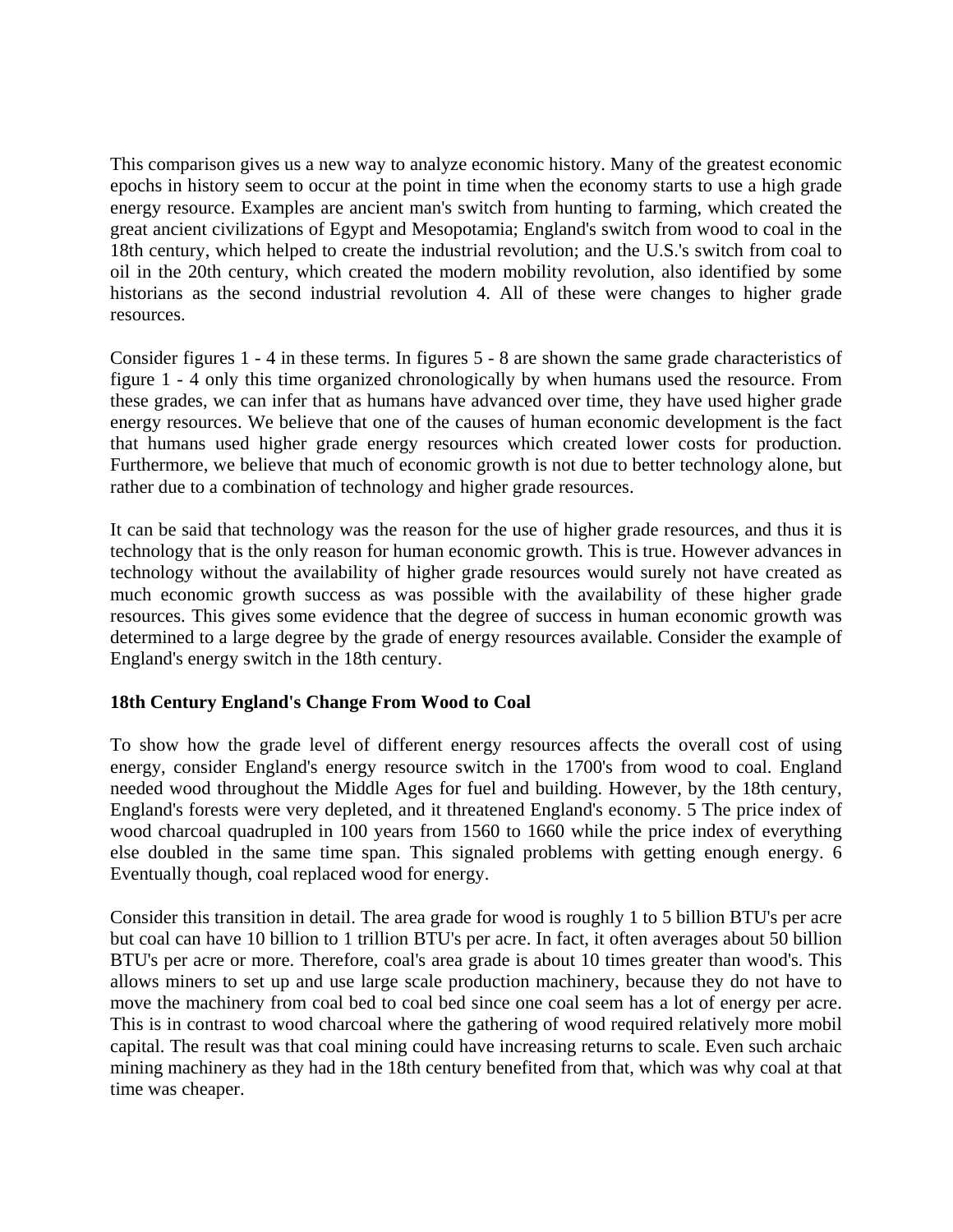Since fuel is the largest input for making iron, iron furnaces were located closer to the fuel source than the iron ore. So it was the fuel source that determined the economies of scale of iron making. With coal as the new source of fuel for iron, producers could set up larger and more iron production furnaces close to a single coal seam. When iron production depended on wood, which was expensive to transport, wood being half the weight grade as coal, then that meant that the size of an iron furnace could only be as big as the supply of wood would allow. So charcoal furnaces had to be kept smaller and more spread out which caused lower returns to scale and so higher costs. Ashton gives some examples,

A single furnace associated with a single forge was clearly the predominant order (before 1750). ... In 1549, there were 23 men working a furnace at Sheffield (Sussex) in addition to the two wainmen who attended the fourteen oxen and at a forge in the forest of Worth 33 men were engaged. ... at Duffield in 1691 it appears that 105 tons of metal were cast in 18 weeks, and that 75 tons of this pig iron were required to make the 50 tons of bar iron which were produced at the forge in six months. 7

So there were comparatively few laborers and low outputs.

However these furnaces often needed a lot of extra labor just to get the wood fuel. Again Ashton says,

... at Backbarrow (using the method of wood charcoal casting) ... there were in 1714 no fewer than 130 people supplying fuel to the works - sometimes in almost minute quantities. 8

However a few decades after Abraham Darby invented coke, furnaces began to be located near coal mines. The furnaces were bigger, there were more of them located in one place, and outputs were higher. Ashton states, "...by 1803 Richard Crausby owned ... six furnaces and employed over 2000 men at Cyfarthfa." 9 Most furnaces in that day produced 40 tons of iron per week, which is about a seven fold increase per furnace. 10 So with coal it was possible to have larger operations closer together creating increasing returns to scale. Plus the coal mine operations themselves could be bigger and enjoy increasing returns to scale.

However, in addition to having the larger returns to scale, the operations of mining and iron production were all in one place which allowed for more specialization and also greater technical interaction which created new technological advancements. As Raistrick says,

... it was now (from 1760 onward) an economic proposition to apply a large cylindered (watts) engine to mine pumping. This in turn made much deeper and more extensive mining possible and a cycle of development by interaction foundry - engine parts - deeper and better pumping - easier and cheaper ore and fuel - larger furnaces and foundries - larger engines - was soon established. 11

So we see that larger scale operations with more specialization and greater technological progress was a direct result of the high area grade of coal, because more operations were located closer together. If England ran out of wood and had to use a lower area grade fuel for iron production such as grain turned into alcohol or renewable forests, then surely England could never have had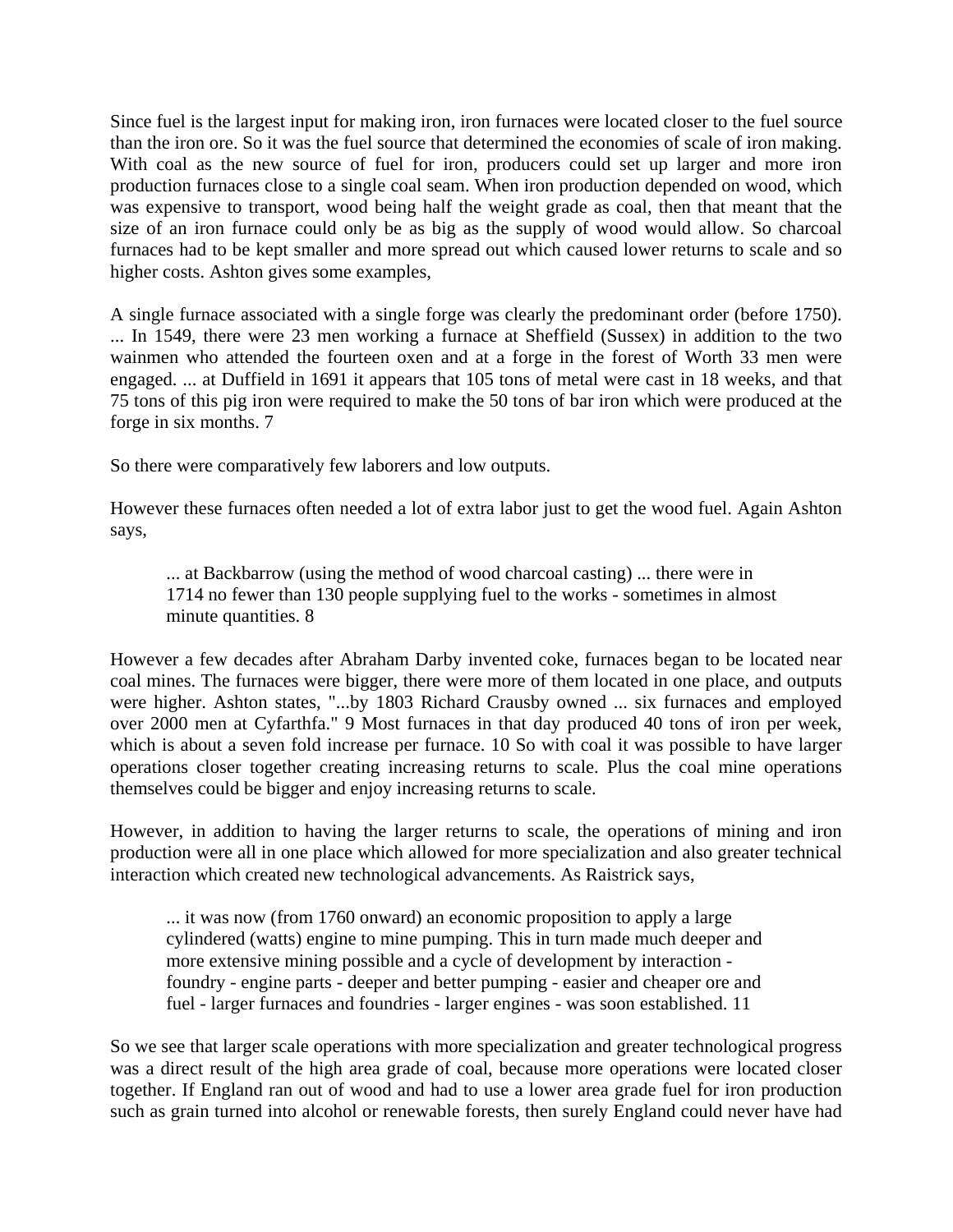the economies of scale and so the technological leap that it did with high area grade coal. If England did continue to use wood however, it may have required the use of farm lands so that it could not support as many of its citizens as it had. This leads us to conclude that there would not have been as large a bang in the industrial revolution, nor may never have been an industrial revolution, without a high area grade resource like coal. Furthermore, we cannot see technology as being the only ingredient for an economy being able to overcome a resource shortage. Rather, it is technology applied to a new abundant higher grade resource that more often than not saves an economy hit by a resource shortage.

Another way to view the importance of high grade resources is to ask, what if England of the 1700's had today's technology but still only had wood, grains, wind and solar energy as its primary energy resources, without even the coal it used for heating, would the economic growth for England of the last 200 years have been possible?

The answer is that even today it is more expensive to use these alternative energy resources then current high grade energy resources of coal, oil and natural gas. The fact that England's economy, and all industrial economies, choose not to use those alternative energy resources during the oil price shocks shows that it is more efficient to use the high grade ones. This implies a loss of GDP if our economies were forced to use the lower grade resources, which further implies England's growth of the last 200 years was greater with the high grade resources than without them. The magnitude of the impact of having a high grade resource available is not possible to find.

### **An Energy Theory of Value**

At this point one might ask if it is possible to compare competing energy resources on a price per BTU basis. Such a price per BTU criteria would allow us to have a better basis for comparing past energy transitions and future energy transitions. Unfortunately, such a criteria does not work as a comparison because competing energy resources have different characteristics that BTU content cannot capture. For example, consider the following problems.

An electric car using electricity at \$1.50/MMBTU is less costly to run per mile even with maintenance costs than a regular gasoline car using gasoline at \$8.00/MMBTU, 12 yet most people drive gasoline vehicles rather than electric vehicles. The reason for this is the overall service of gasoline vehicles. Gasoline vehicles have a range of 200 to 400 miles or more before needing to be refuelled where as electrics can only go 30 to 60 miles. Plus it takes five minutes to refuel a gasoline car but an electric requires 30 minutes to 8 hours of recharging depending on the system before it is ready to go again. So electrics are inconvenient. Thus the price per BTU does not account for the difference in service provided and so cannot take into account consumer preferences nor total producer costs of using such alternative fuels which in turn will decide which energy resource is best.

Another problem with the cost per BTU concept is that when energy resources are converted from one form to another, there is typically a 10% to 90% reduction in energy even while there is a cost associated with such conversions. Thus natural gas at a well head can cost as little as \$0.10/MMBTU, but when it is converted into methanol it will cost about \$8.00/MMBTU and there will be a loss of 40% of the original energy content causing greater scarcity of the natural gas. 13 However, this change in cost may be worth while, because the change in energy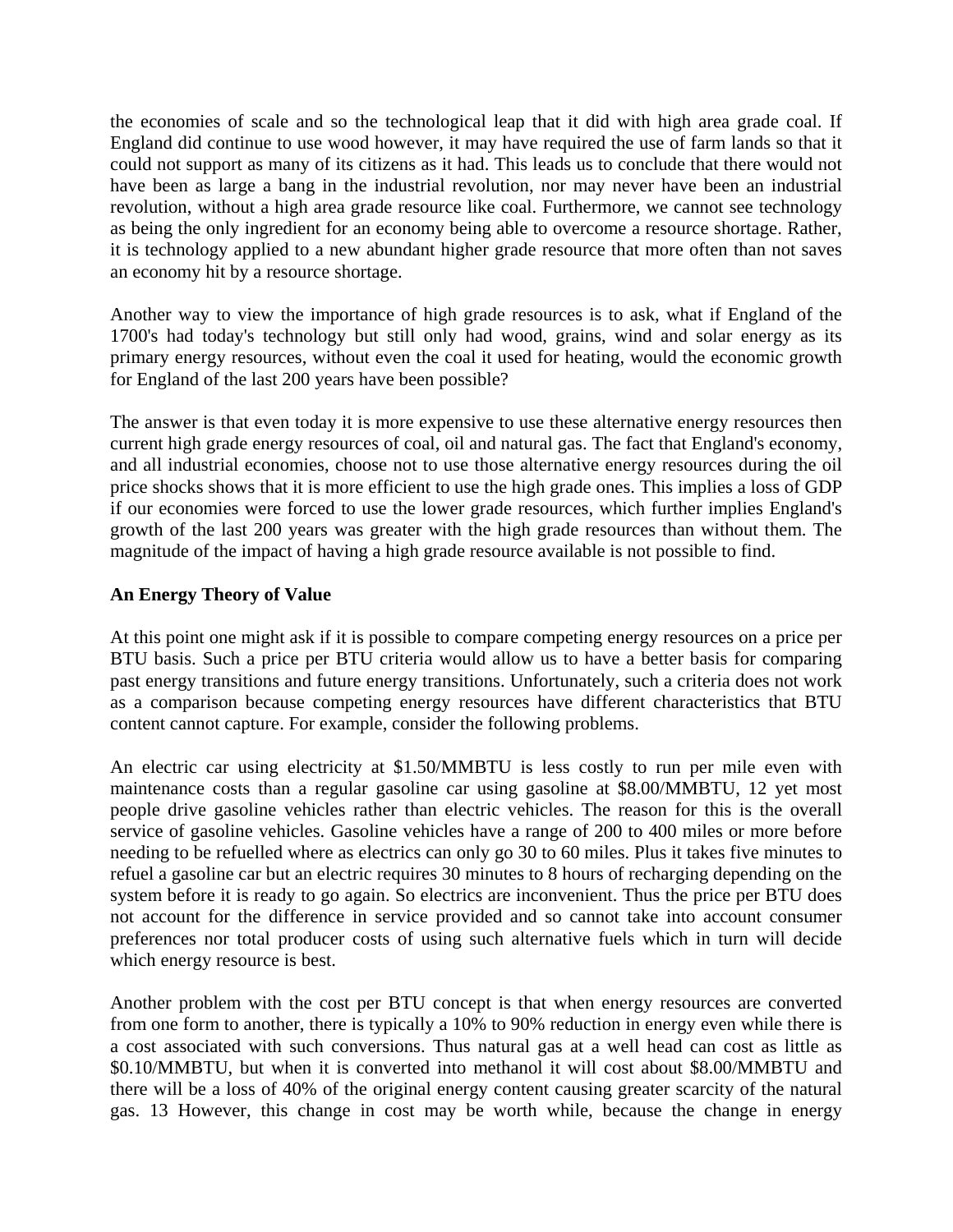characteristics from natural gas to methanol may be worth the extra cost. Nevertheless, the cost or price per BTU concept does not capture that added value gained by turning natural gas into methanol nor does it explain the higher loss of the natural gas source.

Another problem is that location of energy can change the price per BTU. Natural gas for example that is produced in say Saudi Arabia would cost at least \$4.00/MMBTU delivered in New York city where as natural gas from Pennsylvania can cost as little as \$0.35/MMBTU in New York 14. The reason for such a huge difference is that natural gas from Saudi Arabia must be shipped in cryogenic tankers that cool the gas to a super cooled liquid state in order to minimize the cost of transportation. The energy required to get the gas that cold and keep the gas super cooled during the duration of transit costs so much that it causes the price of the gas to be more costly for such long distances even though that is the cheapest method of transport. Thus the location of an energy resource affects the price per BTU. Then the question is which price does one use, the price of origin of the gas or the price of destination, and if we use the price of destination then do we use the price of gas coming from Pennsylvania or the price coming from Saudi Arabia.

Given these inadequacies, the price per BTU of energy does not adequately capture the real value of competing energy resources and so cannot determine which energy resources are most competitive. This means we cannot simply compare energy resources on a price per BTU basis nor even a simple BTU basis, but must compare them on a grade basis. Further, when energy statistics are presented in BTU terms and not grade terms, then those statistics tacitly assume one to one substitution per BTU between energy resources of different grades. This is clearly is not the case. We recommend that energy statistics for supply and demand of different types of energy not be lumped together using the BTU measure.

### **Future Energy Transitions**

If we compare our emerging energy transition of oil to oil alternatives with other energy transitions in history, it is important to distinguish the change in the grade level of the competing energy resources from changes in technology. Low grade energy resources create higher cost production than high grade resources, which in turn produces a drag on the economy. This leads to the conclusion that humans have made several energy transitions before in history and enjoyed growing economies during or after these transitions, but that most of the more successful energy transitions in history were transitions to higher grade energy resources not to lower ones. Therefore, we are concerned with how successful the next energy transition will be. We propose three alternative scenarios for the future transition from oil to oil alternatives.

1. The economy goes to a higher grade resource, creating a successful energy transition.

2. The economy goes to a lower grade energy resource with better technology, creating a less successful but palatable energy transition.

3. The economy goes to lower grade energy resources with virtually unchanged technology, creating an unsuccessful energy transition.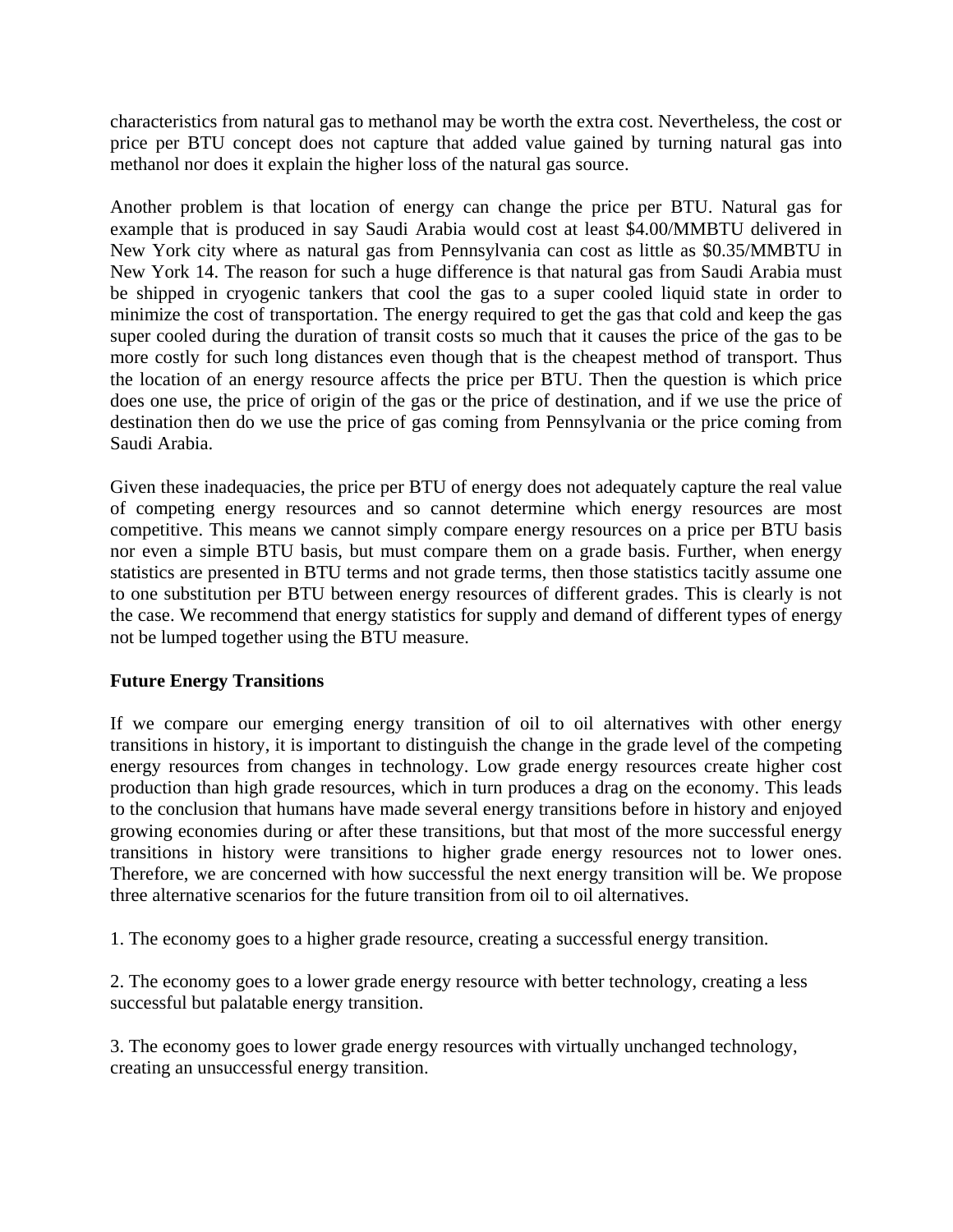The first scenario suggests we go to a higher grade energy resource. However, the question is, what other high grade resources exist. Most alternative energy resources such as natural gas have mostly lower grade characteristics. The only alternative energy resource that might be of higher grade is solar energy or nuclear energy resources, all of which are fields. Solar energy is hard to store. This makes solar energy impractical to substitute for oil for transportation and other purposes. Nuclear energy has other problems.

Nuclear fusion energy, which is the energy of the sun, uses water and would have an extremely high area, weight and volume grade. However, fusion is only possible in large scale facilities with multi million dollar lazars. It can therefore only be used for producing electricity on a large scale. Because of the highly technical and specialized capital, materials and labor it needs, it does not look to be any cheaper an energy resource for producing electricity than coal is currently. Nuclear fission energy, or conventional nuclear power, also has a high area, volume and weight grade for its energy source of Uranium. However, Uranium is extremely toxic and difficult to keep contained from the environment, and unless breeder reactors are used, a highly dangerous proposition, then uranium supplies will shortly run low. Furthermore, conventional nuclear power is too unsafe for using in numerous small scale operations such as running trucks.

The second scenario suggests we go to lower grade resources but with improved technology. This is like how western civilization has achieved greater productivity in farm production over time due to new technology even though soils are the same. If technology does advance fast enough, than maybe the negative effects on the economy of going to a lower grade energy resource will be minimized.

The third scenario suggests the worst possible out come, that the world's economies will endure an unsuccessful energy transition and have very low growth rates or even economic decline. As the economies go from the high grade resource of oil to lower grade resources, there could be drag on economic productivity. Whether technology will or will not come through for us is very open to debate.

### **Concluding Remarks**

We believe that many economic epochs in history should not be defined as being caused mostly by epochal innovations, but rather by innovations as well as the change in energy grade to higher grade energy resources. Furthermore, both technology and high grade energy inputs deserve equal status as causing economic epochs. The greatest economic epochs seem to occur when there are energy transitions from low grade to high grade energy resources. The economic intuition behind this is that higher grade energy resources allow for increasing returns to scale since they are either less spread out, more concentrated when in bulk, or more flexible in use.

In our own day, we must eventually move to lower grade energy resources as we slowly run out of oil. Therefore, we might expect the transition from oil to oil alternatives to be a decisively less successful energy transition than previous energy transitions in history, since all the previous transitions were from low grade to high grade energy resources, and the coming oil transition is from a high energy resource of oil to lower grade energy resources. Greater technical progress should help our impending energy transition, but certainly we need to expect a lower growth rate during and probably after the next energy transition. Since industrialized country growth rates